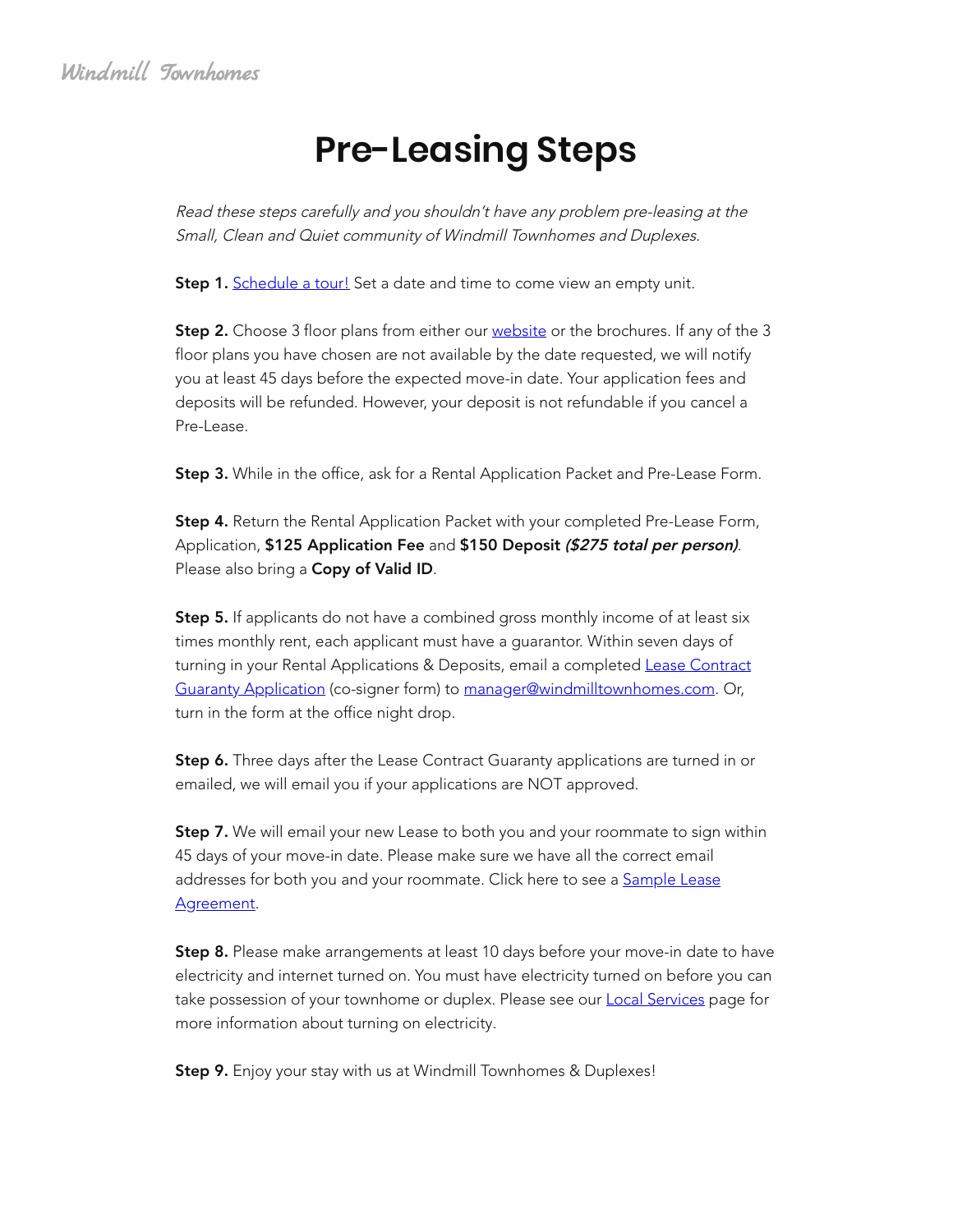

## **Rental Application for Residents and Occupants**

Each co-resident and each occupant over 18 must submit a separate Application.

| <b>ABOUT YOU</b><br>Full name (exactly as it appears on driver license or govt. ID card)                                                                                                                                       |
|--------------------------------------------------------------------------------------------------------------------------------------------------------------------------------------------------------------------------------|
|                                                                                                                                                                                                                                |
| Gender ______________________________Birthdate __________________________________ Social Security #                                                                                                                            |
|                                                                                                                                                                                                                                |
|                                                                                                                                                                                                                                |
| Home phone that the contract of the contract of the Cell phone contract of the contract of the contract of the contract of the contract of the contract of the contract of the contract of the contract of the contract of the |
|                                                                                                                                                                                                                                |
| Marital status $\Box$ single $\Box$ married<br>Do you or does any occupant smoke? $\Box$ yes $\Box$ no<br>U.S. citizen? □ yes □ no                                                                                             |
|                                                                                                                                                                                                                                |
| Is there another co-applicant? $\square$ yes $\square$ no                                                                                                                                                                      |
|                                                                                                                                                                                                                                |
|                                                                                                                                                                                                                                |
|                                                                                                                                                                                                                                |
|                                                                                                                                                                                                                                |
| <b>OTHER OCCUPANTS</b>                                                                                                                                                                                                         |
|                                                                                                                                                                                                                                |
|                                                                                                                                                                                                                                |
| $S$ tate                                                                                                                                                                                                                       |
|                                                                                                                                                                                                                                |
|                                                                                                                                                                                                                                |
|                                                                                                                                                                                                                                |
|                                                                                                                                                                                                                                |
|                                                                                                                                                                                                                                |
|                                                                                                                                                                                                                                |
|                                                                                                                                                                                                                                |
| State                                                                                                                                                                                                                          |
|                                                                                                                                                                                                                                |
| <u>Relationship</u> <b>Example 2014</b> Relationship                                                                                                                                                                           |
|                                                                                                                                                                                                                                |
|                                                                                                                                                                                                                                |
|                                                                                                                                                                                                                                |
| <b>WHERE YOU LIVE</b>                                                                                                                                                                                                          |
| Current home address (where you live now) Current and the state of the state of the control of the Current state of the state of the state of the state of the state of the state of the state of the state of the state of th |
| City Zip                                                                                                                                                                                                                       |
|                                                                                                                                                                                                                                |
|                                                                                                                                                                                                                                |
|                                                                                                                                                                                                                                |
|                                                                                                                                                                                                                                |
|                                                                                                                                                                                                                                |
|                                                                                                                                                                                                                                |
|                                                                                                                                                                                                                                |
| Apartment name                                                                                                                                                                                                                 |
|                                                                                                                                                                                                                                |
|                                                                                                                                                                                                                                |
| <b>YOUR WORK</b>                                                                                                                                                                                                               |
|                                                                                                                                                                                                                                |
|                                                                                                                                                                                                                                |
|                                                                                                                                                                                                                                |
|                                                                                                                                                                                                                                |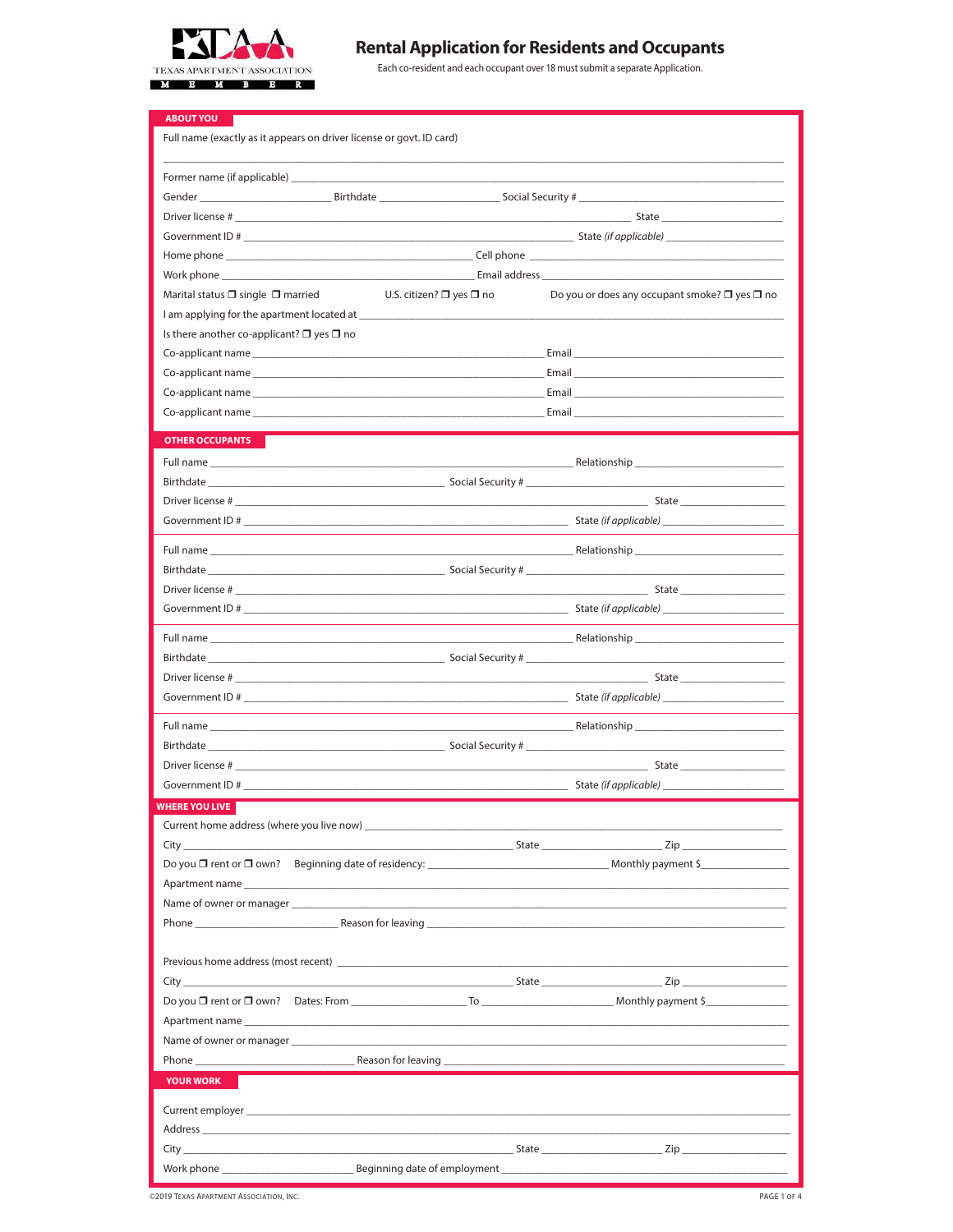| YOUR WORK, continued                                      |                                                                                                                                                                                                                                                                                                             |  |
|-----------------------------------------------------------|-------------------------------------------------------------------------------------------------------------------------------------------------------------------------------------------------------------------------------------------------------------------------------------------------------------|--|
|                                                           |                                                                                                                                                                                                                                                                                                             |  |
|                                                           | Supervisor <b>Example 2018</b> Phone <b>Phone Phone Phone Phone Phone Phone</b>                                                                                                                                                                                                                             |  |
|                                                           |                                                                                                                                                                                                                                                                                                             |  |
|                                                           |                                                                                                                                                                                                                                                                                                             |  |
|                                                           |                                                                                                                                                                                                                                                                                                             |  |
|                                                           |                                                                                                                                                                                                                                                                                                             |  |
|                                                           | Work phone <b>contract the contract of the Contract of Contract of Contract of Contract of Contract of Contract of Contract of Contract of Contract of Contract of Contract of Contract of Contract of Contract of Contract of C</b>                                                                        |  |
|                                                           |                                                                                                                                                                                                                                                                                                             |  |
|                                                           | Supervisor <b>Example 2018</b> Phone <b>Phone Phone Phone Phone Phone Phone Phone</b>                                                                                                                                                                                                                       |  |
| <b>ADDITIONAL INCOME</b>                                  |                                                                                                                                                                                                                                                                                                             |  |
| (Income must be verified to be considered.)               |                                                                                                                                                                                                                                                                                                             |  |
|                                                           |                                                                                                                                                                                                                                                                                                             |  |
|                                                           |                                                                                                                                                                                                                                                                                                             |  |
|                                                           |                                                                                                                                                                                                                                                                                                             |  |
| <b>CREDIT HISTORY</b>                                     |                                                                                                                                                                                                                                                                                                             |  |
|                                                           |                                                                                                                                                                                                                                                                                                             |  |
|                                                           |                                                                                                                                                                                                                                                                                                             |  |
|                                                           |                                                                                                                                                                                                                                                                                                             |  |
| <b>RENTAL AND CRIMINAL HISTORY</b>                        |                                                                                                                                                                                                                                                                                                             |  |
| Check only if applicable.                                 |                                                                                                                                                                                                                                                                                                             |  |
| Have you or any occupant listed in this Application ever: |                                                                                                                                                                                                                                                                                                             |  |
| $\Box$ been evicted or asked to move out?                 |                                                                                                                                                                                                                                                                                                             |  |
| $\Box$ declared bankruptcy?                               | $\Box$ moved out of a dwelling before the end of the lease term without the owner's consent?                                                                                                                                                                                                                |  |
| $\Box$ been sued for rent?                                |                                                                                                                                                                                                                                                                                                             |  |
| $\Box$ been sued for property damage?                     |                                                                                                                                                                                                                                                                                                             |  |
|                                                           | $\Box$ been convicted or received probation (other than deferred adjudication) for a felony, sex crime, or any crime against persons or property?                                                                                                                                                           |  |
|                                                           | Please indicate below the year, location, and type of each felony, sex crime, or any crime against persons or property for which you were con-<br>victed or received probation. We may need to discuss more facts before making a                                                                           |  |
| checked above. ____________________                       |                                                                                                                                                                                                                                                                                                             |  |
|                                                           |                                                                                                                                                                                                                                                                                                             |  |
|                                                           |                                                                                                                                                                                                                                                                                                             |  |
| <b>HOW DID YOU FIND US?</b>                               |                                                                                                                                                                                                                                                                                                             |  |
|                                                           |                                                                                                                                                                                                                                                                                                             |  |
|                                                           |                                                                                                                                                                                                                                                                                                             |  |
|                                                           | $\Box$ Referral from a person or locator? Name                                                                                                                                                                                                                                                              |  |
|                                                           |                                                                                                                                                                                                                                                                                                             |  |
|                                                           |                                                                                                                                                                                                                                                                                                             |  |
|                                                           |                                                                                                                                                                                                                                                                                                             |  |
| EMERGENCY CONTACT                                         | Emergency contact person over 18 who will not be living with you:                                                                                                                                                                                                                                           |  |
|                                                           |                                                                                                                                                                                                                                                                                                             |  |
|                                                           | Address and the contract of the contract of the contract of the contract of the contract of the contract of the contract of the contract of the contract of the contract of the contract of the contract of the contract of th                                                                              |  |
|                                                           |                                                                                                                                                                                                                                                                                                             |  |
|                                                           |                                                                                                                                                                                                                                                                                                             |  |
|                                                           |                                                                                                                                                                                                                                                                                                             |  |
|                                                           | Work Phone Communication and Communication and Communication and Communication and Communication and Communication and Communication and Communication and Communication and Communication and Communication and Communication                                                                              |  |
|                                                           | If you die or are seriously ill, missing, or incarcerated according to an affidavit of (check one or more) $\Box$ the above person, $\Box$ your spouse,<br>or $\Box$ your parent or child, we may allow such person(s) to enter your dwelling to remove all contents, as well as your property in the mail- |  |
|                                                           | box, storerooms, and common areas. If no box is checked, any of the above are authorized at our option. If you are seriously ill or injured,                                                                                                                                                                |  |
|                                                           | you authorize us to call EMS or send for an ambulance at your expense. We're not legally obligated to do so.                                                                                                                                                                                                |  |
| <b>YOUR VEHICLES</b><br>(If applicable)                   |                                                                                                                                                                                                                                                                                                             |  |
|                                                           |                                                                                                                                                                                                                                                                                                             |  |
|                                                           | List all vehicles owned or operated by you or any occupants (including cars, trucks, motorcycles, trailers, etc.)                                                                                                                                                                                           |  |
|                                                           |                                                                                                                                                                                                                                                                                                             |  |
|                                                           | Year State State State State State State State State State State State State State State State State State State State State State State State State State State State State State State State State State State State State S                                                                              |  |
|                                                           |                                                                                                                                                                                                                                                                                                             |  |
|                                                           | Make <b>Solution Collection Collection Collection</b> and Model <b>Collection Collection Collection Collection</b> Collection and Model <b>Collection Collection Collection</b> Collection and Model <b>Collection Collection Collection</b> Colle                                                          |  |
|                                                           |                                                                                                                                                                                                                                                                                                             |  |
|                                                           |                                                                                                                                                                                                                                                                                                             |  |
|                                                           |                                                                                                                                                                                                                                                                                                             |  |
|                                                           |                                                                                                                                                                                                                                                                                                             |  |
|                                                           |                                                                                                                                                                                                                                                                                                             |  |
|                                                           | Year example and the state of the state of the state of the state of the state of the state of the state of the state of the state of the state of the state of the state of the state of the state of the state of the state                                                                               |  |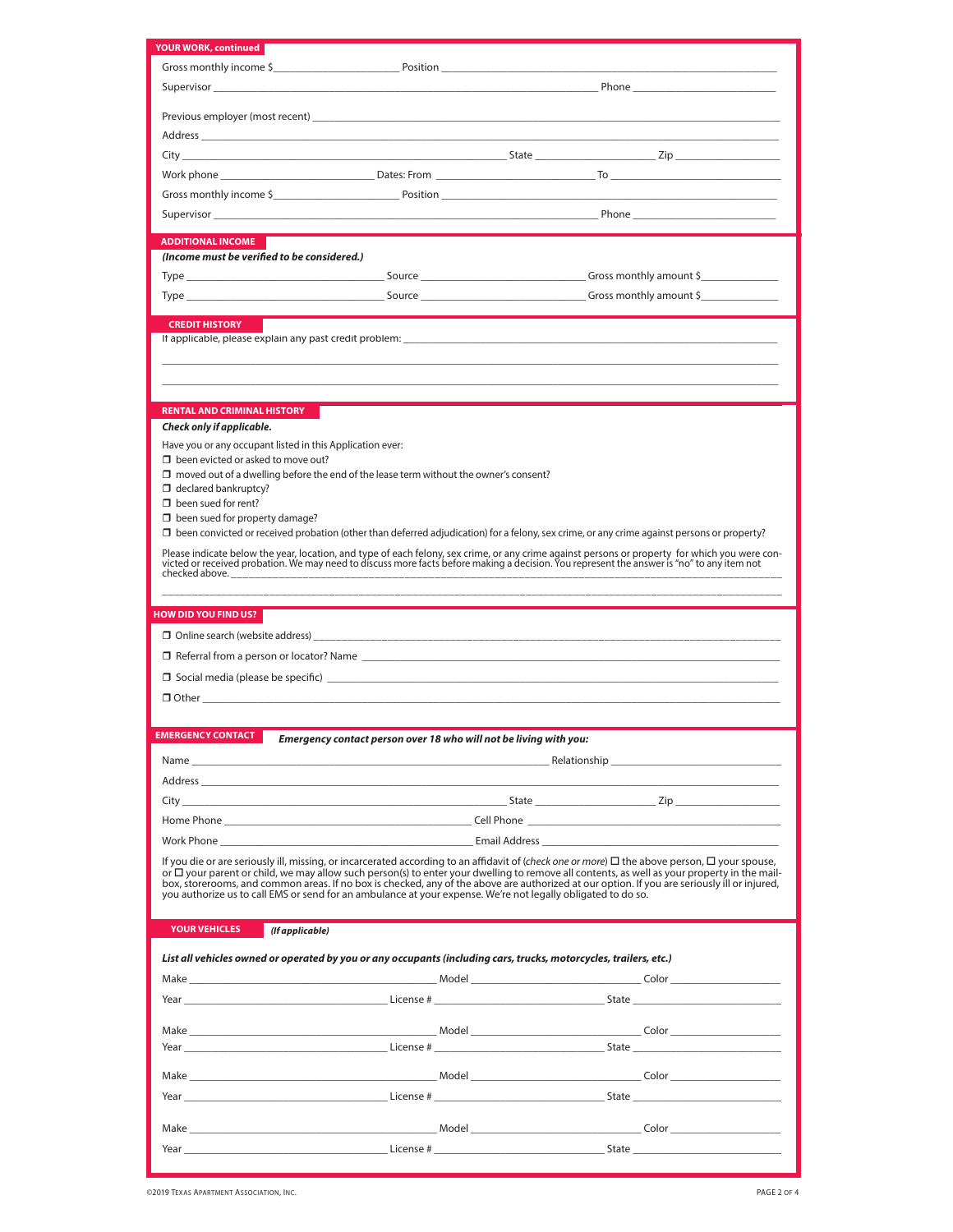| <b>YOUR ANIMALS</b>                                                                                                                                                                                                                                | (if applicable)                                                                                                                                                                                                                |
|----------------------------------------------------------------------------------------------------------------------------------------------------------------------------------------------------------------------------------------------------|--------------------------------------------------------------------------------------------------------------------------------------------------------------------------------------------------------------------------------|
| You may not have any animal in your unit without management's prior authorization in writing. If we allow your requested animal, you<br>must sign a separate animal addendum, which may require additional deposits, rents, fees or other charges. |                                                                                                                                                                                                                                |
|                                                                                                                                                                                                                                                    |                                                                                                                                                                                                                                |
| Breed                                                                                                                                                                                                                                              | Age and the state of the state of the state of the state of the state of the state of the state of the state of the state of the state of the state of the state of the state of the state of the state of the state of the st |
|                                                                                                                                                                                                                                                    |                                                                                                                                                                                                                                |
| <b>Breed</b>                                                                                                                                                                                                                                       | Age and the state of the state of the state of the state of the state of the state of the state of the state of the state of the state of the state of the state of the state of the state of the state of the state of the st |

#### **Application Agreement**

The following Application Agreement will be signed by you and all co-applicants prior to signing a Lease. While some of the information<br>below may not yet apply to your situation, there are some provisions that may become a

- 1. **Apartment Lease information.** The Lease contemplated by the parties will be the current TAA Lease. Special information and conditions must be explicitly noted on the Lease.
- 2. **Approval when Lease is signed in advance.** If you and all co-applicants have already signed the Lease when we approve the Application, our representative will notify you (or one of you if there are co-applicants) of our approval, sign the Lease, and then credit the application deposit of all applicants toward the required security deposit.
- **Approval when Lease isn't yet signed.** If you and all co-applicants have not signed the Lease when we approve the Applica-<br>tion, our representative will notify you (or one of you if there are co-applicants) of the approva
- 4. **If you fail to sign Lease after approval.** Unless we authorize otherwise in writing, you and all co-applicants must sign the Lease within 3 days after we give you our approval in person or by telephone or within 5 days
- 5. **If you withdraw before approval.** If you or any co-applicant withdraws an Application or notifies us that you've changed your<br>mind about renting the dwelling unit, we'll be entitled to retain all application deposits a will then have no further obligation to each other.
- -6. **Approval/non-approval.** If we do not approve your Application within 7 days after the date we received a completed Applica-<br>tion, your Application will be considered "disapproved." Notification may be in person or by requested that notification be by mail. You must not assume approval until you receive actual notice of approval. The 7-day time period may be changed only by separate written agreement.
- 7. **Refund after non-approval.** If you or any co-applicant is disapproved or deemed disapproved under Paragraph 6, we'll refund<br>all application deposits within 30 days of such disapproval. Refund checks may be made payable
- 8. **Extension of deadlines.** If the deadline for approving or refunding under paragraphs 6 or 7 falls on a Saturday, Sunday, or a state or federal holiday, the deadline will be extended to the end of the next business day.
- 9. Keys or access devices. We'll furnish keys and/or access devices only after: (1) all parties have signed the Lease and other rental<br>documents referred to in the Lease; and (2) all applicable rents and security deposits
- 10. **Application submission.** Submission of an Application does not guarantee approval or acceptance. It does not bind us to accept the applicant or to sign a Lease. Images on our website may represent a sample of a unit a of any unit. For information not found on our website regarding unit availability, unit characteristics, pricing or other questions, please call or visit our office.
- 11. **Notice to or from co-applicants.** Any notice we give you or your co-applicant is considered notice to all co-applicants; and any notice from you or your co-applicants is considered notice from all co-applicants.

#### **Disclosures**

- **1. Application fee (non-refundable).** You agree to pay to our representative the non-refundable application fee in the amount indicated in paragraph 3. Payment of the application fee does not guarantee that your Application will be accepted. The application fee offsets the cost of screening an applicant for acceptance.
- **2. Application deposit (may or may not be refundable).** In addition to any application fees, you agree to pay to our representative an application deposit in the amount indicated in paragraph 3. The application deposit is not a security deposit. The application deposit will be credited toward the required security deposit when the Lease has been signed by all parties; OR, it will be refunded under paragraph 7 if the applicant is not approved; OR it will be retained by us as liquidated damages if you fail to sign or withdraw under paragraphs 4 and 5 of the Application Agreement.
- **3. Fees due.** Your Application will not be processed until we receive your completed Application (and the completed Application of all co-applicants, if applicable) and the following fees:
	- A. Application fee (non-refundable): \$ 125.00
	- B. Application deposit (may or may not be refundable) \$\_ 150.00
- **4. Completed Application.** Your Application will not be considered "complete" and will not be processed until we receive the following documentation and fees:
	- A. Your completed Application;
	- B. Completed Applications for each co-applicant (if applicable);
	- C. Application fees for all applicants;
	- D. Application deposit.

#### **Authorization and Acknowledgment**

\_\_\_\_\_\_\_\_\_\_\_\_\_\_\_\_\_\_\_\_\_\_\_\_\_\_\_\_\_\_\_\_\_\_\_\_\_\_\_\_\_\_\_\_\_\_\_\_\_\_\_\_\_\_\_\_\_\_\_\_\_\_\_\_\_\_\_\_\_\_\_\_\_\_\_\_\_\_\_\_\_\_\_\_\_\_\_\_\_\_\_\_\_\_\_\_\_\_\_\_\_\_\_\_\_\_\_\_\_\_\_\_\_

I authorize \_\_\_\_\_\_\_\_\_\_\_\_\_\_\_\_\_\_\_\_\_\_\_\_\_\_\_\_\_\_\_\_\_\_\_\_\_\_\_\_\_\_\_\_\_\_\_\_\_\_\_\_\_\_\_\_\_\_\_\_\_\_\_\_\_\_\_\_\_\_\_\_\_\_\_\_\_\_\_\_\_\_\_\_\_\_\_\_\_\_\_\_\_\_\_\_\_\_\_\_\_\_\_\_ Windmill Townhomes

(name of owner/agent) to obtain reports from any consumer or criminal record reporting agencies before, during, and after residency on matters relating to a lease by the above owner to me and to verify, by all available means, the information in this Application, including criminal<br>background information, income history and other information reported by empl tion. You agree the information provided may be used for business purposes.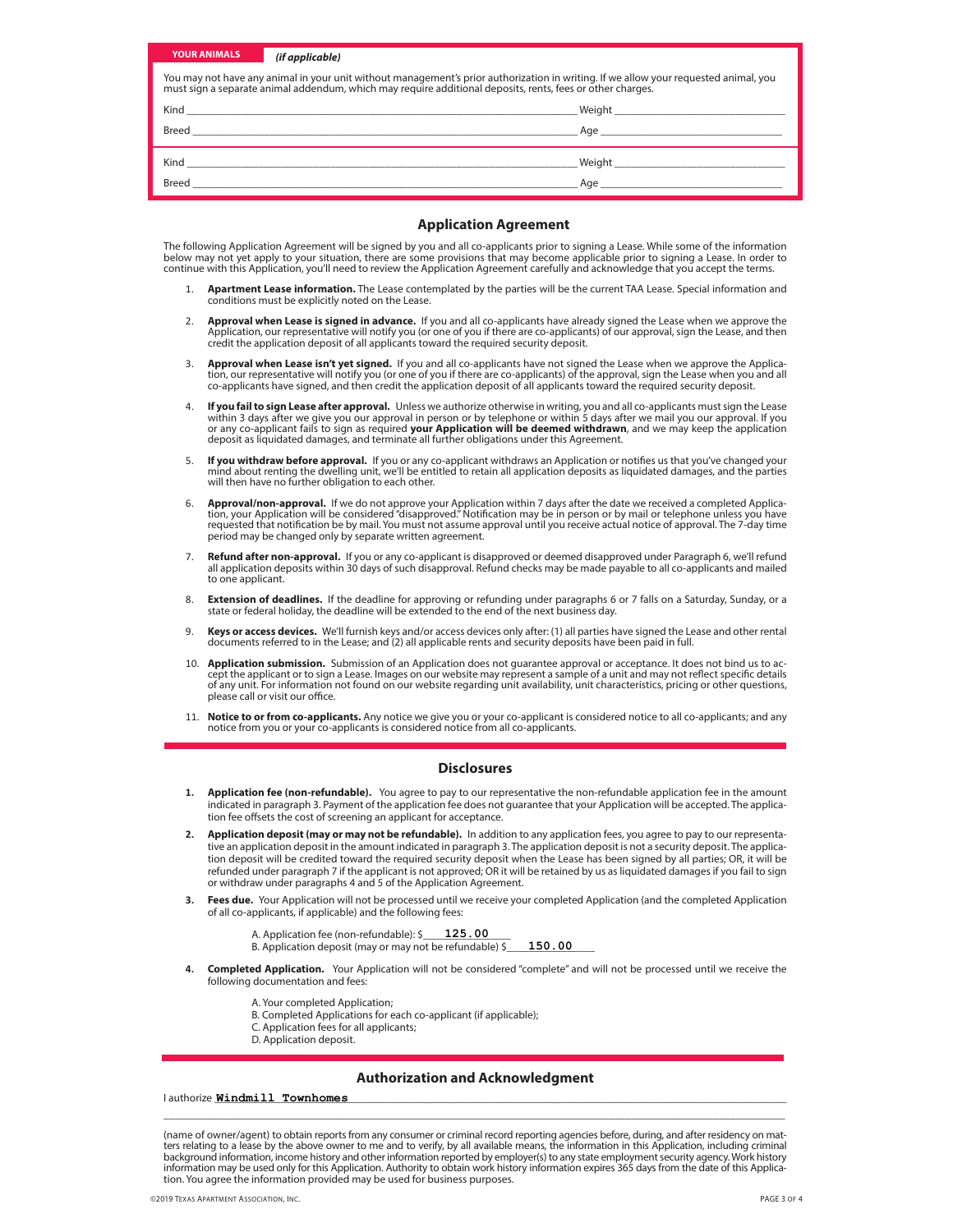\_\_\_\_\_\_\_\_\_\_\_\_\_\_\_\_\_\_\_\_\_\_\_\_\_\_\_\_\_\_\_\_\_\_\_\_\_\_\_\_\_\_\_\_\_\_\_\_\_\_\_\_\_\_\_\_\_\_\_\_\_\_\_\_\_\_\_\_\_\_\_\_\_\_\_\_\_\_\_\_\_\_\_\_\_\_\_\_\_\_\_\_\_\_\_\_\_\_\_\_\_\_\_\_\_\_\_\_\_\_\_\_\_\_\_\_\_\_

#### I authorize \_\_\_\_\_\_\_\_\_\_\_\_\_\_\_\_\_\_\_\_\_\_\_\_\_\_\_\_\_\_\_\_\_\_\_\_\_\_\_\_\_\_\_\_\_\_\_\_\_\_\_\_\_\_\_\_\_\_\_\_\_\_\_\_\_\_\_\_\_\_\_\_\_\_\_\_\_\_\_\_\_\_\_\_\_\_\_\_\_\_\_\_\_\_\_\_\_\_\_\_\_\_\_\_\_\_\_\_\_ Windmill Townhomes

(name of owner/agent) to collect payment of the application fee and application deposit in the amounts specified under paragraph 3 of the Disclosures.

*Non-su***"***cient funds and dishonored payments.* If a check from an applicant is returned to us by a bank or other entity for any reason, if any credit card or debit card payment from applicant to us is rejected, or if we are unable, through no fault of our own or our bank, to successfully<br>process any ACH debit, credit card, or debit card transaction, then:

- 1. Applicant shall pay a charge of  $\frac{25.00}{\sqrt{25}}$  for each returned payment; and 25.00
- 2. We reserve the right to refer the matter for criminal prosecution.

#### **Acknowledgment**

You declare that all your statements in this Application are true and complete. Applicant's submission of this Application, including pay**ment of any fees and deposits, is being done only after applicant has fully investigated, to its satisfaction, those facts which applicant deems material and necessary to the decision to apply for a rental unit.** You authorize us to verify your information through any means, including consumer-reporting agencies and other rental-housing owners. **You acknowledge that you had an opportunity to review our rental-selection criteria, which include reasons your Application may be denied, such as criminal history, credit history, current income and rental history. You understand that if you do not meet our rental-selection criteria or if you fail to answer any question or give false information, we may reject the Application, retain all application fees as liquidated damages for our time and expense, and**  terminate your right of occupancy. Giving false information is a serious criminal offense. In lawsuits relating to the Application or Lease, the prevailing party may recover from the non-prevailing party all attorney's fees and litigation costs. We may at any time furnish information to consumer-reporting agencies and other rental-housing owners regarding your performance of your legal obligations, including both favorable and unfavorable information about your compliance with the Lease, the rules, and financial obligations. Fax or electronic signatures are legally binding. You acknowledge that our privacy policy is available to you.

*Right to review the Lease.* Before you submit an Application or pay any fees or deposits, you have the right to review the Application and Lease, as well as any community rules or policies we have. You may also consult an attorney. These documents are binding legal documents when signed. We will not take a particular dwelling off the market until we receive a completed Application and any other required information or monies to rent that dwelling. Additional provisions or changes may be made in the Lease if agreed to in writing by all parties. You are entitled to a copy of the Lease after it is fully signed.

Images on our website may represent a sample of a unit and may not reflect specific details of any unit. For information not found on our website regarding availability, unit characteristics or other questions, please call or visit our office.

**This Application and the Lease are binding documents when signed. Before submitting an Application or signing a Lease, you may take a copy of these documents to review and/or consult an attorney. Additional provisions or changes may be made in the Lease if agreed to in writing by all parties.**

\_\_\_\_\_\_\_\_\_\_\_\_\_\_\_\_\_\_\_\_\_\_\_\_\_\_\_\_\_\_\_\_\_\_\_\_\_\_\_\_\_\_\_\_\_\_\_\_\_\_\_\_\_\_\_\_\_\_\_\_\_\_\_ \_\_\_\_\_\_\_\_\_\_\_\_\_\_\_\_\_\_\_\_\_\_\_\_\_\_\_\_\_\_\_\_\_\_\_\_\_\_\_\_\_\_\_\_\_\_

Applicant's signature **Date APPLICATION FEE AND PAYMENT ETHODIC** PAYMENT ETHODICATION FEE AND PATE

| <b>FOR OFFICE USE ONLY</b>                                                                                                                                                                                                                                                                                                                                                                                                                                                   |                                                                                                                                                                                                                                |
|------------------------------------------------------------------------------------------------------------------------------------------------------------------------------------------------------------------------------------------------------------------------------------------------------------------------------------------------------------------------------------------------------------------------------------------------------------------------------|--------------------------------------------------------------------------------------------------------------------------------------------------------------------------------------------------------------------------------|
|                                                                                                                                                                                                                                                                                                                                                                                                                                                                              | Unit # or type: _________________________                                                                                                                                                                                      |
|                                                                                                                                                                                                                                                                                                                                                                                                                                                                              |                                                                                                                                                                                                                                |
| 3.                                                                                                                                                                                                                                                                                                                                                                                                                                                                           | Phone: the contract of the contract of the contract of the contract of the contract of the contract of the contract of the contract of the contract of the contract of the contract of the contract of the contract of the con |
| Date that the applicant or co-applicant was notified $\Box$ by telephone, $\Box$ by letter, $\Box$ by email, or $\Box$ in person of $\Box$ acceptance or $\Box$ nonacceptance:<br>4.<br>(Deadline for applicant and all co-applicants to sign lease is three days after notification of acceptance in person or by telephone, five days if by mail.)<br>5. Name of person or persons notified (if there are more than one applicant, at least one of them must be notified): |                                                                                                                                                                                                                                |
| Additional comments: Andrew March 2014                                                                                                                                                                                                                                                                                                                                                                                                                                       |                                                                                                                                                                                                                                |
|                                                                                                                                                                                                                                                                                                                                                                                                                                                                              |                                                                                                                                                                                                                                |
|                                                                                                                                                                                                                                                                                                                                                                                                                                                                              |                                                                                                                                                                                                                                |
|                                                                                                                                                                                                                                                                                                                                                                                                                                                                              |                                                                                                                                                                                                                                |
|                                                                                                                                                                                                                                                                                                                                                                                                                                                                              |                                                                                                                                                                                                                                |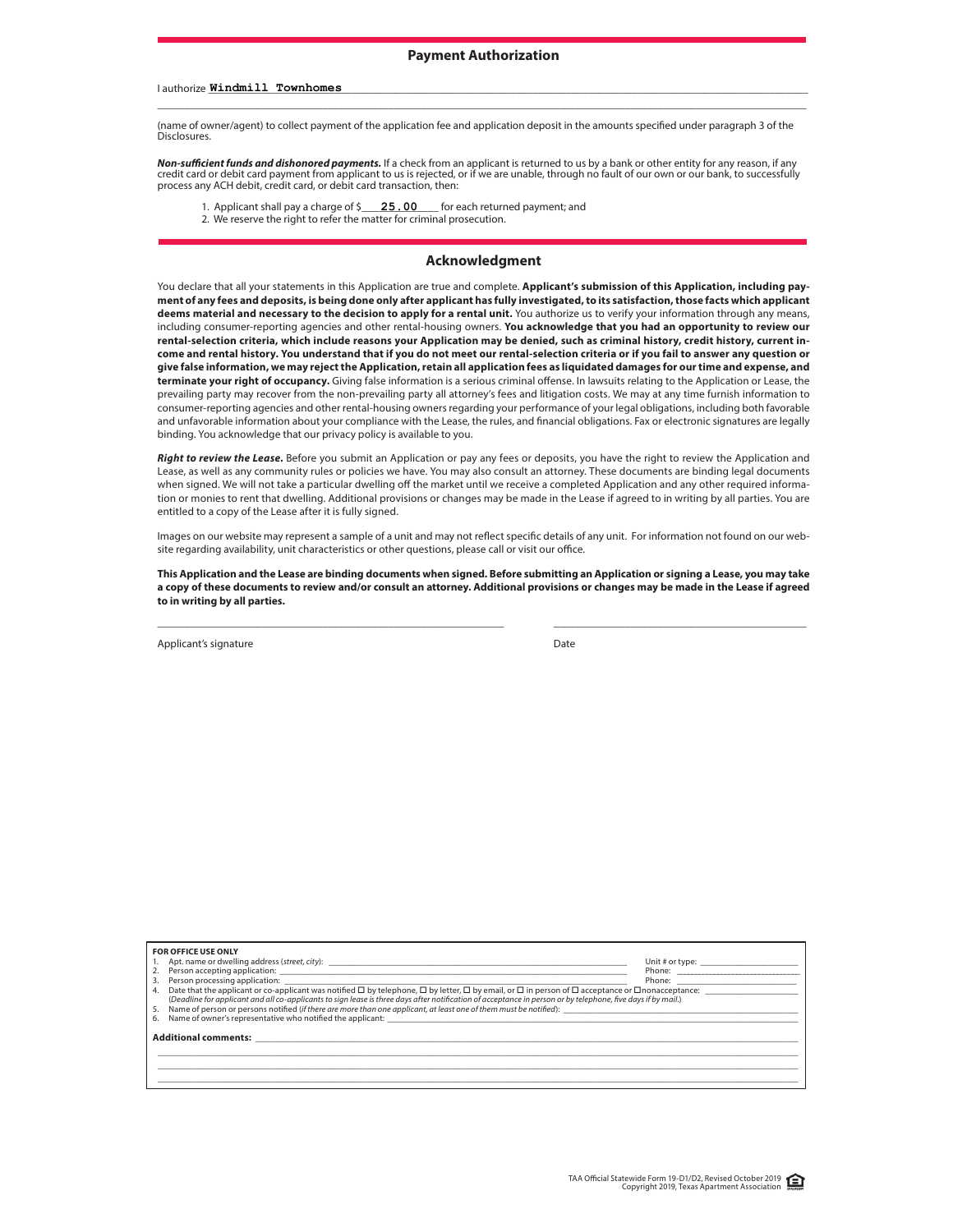#### **RESIDENT QUALIFYING CRITERIA FOR** *WINDMILL TOWNHOMES*

We are delighted that you are interested in leasing a dwelling in our apartment community. In order to help you in making your decision, we have listed below the criteria for qualifying as a resident with us.

- 1. A separate rental application must be fully completed, dated and signed by each applicant and all co-applicants. Spouses can complete one rental application.
- 2. The rental application will be reviewed when submitted so we'll have all information needed to determine your eligibility.
- 3. Each applicant must provide government photo identification and allow it to be photocopied.
- 4. Applicants who are first-time renters or who do not have sufficient income under paragraph 6 below may qualify by having the lease guaranteed by a guarantor. The guarantor must have a gross monthly income of at least  $\_4$  times the monthly rent and must meet all other qualifying criteria. The guarantor must complete and sign a lease guaranty agreement. The lease may be guaranteed only by a relative or employer. Guarantors may be held responsible for the entire rent and other costs, such as damages, as long as you live at this property, even if you have roommates.
- 5. If applicant's family will be occupying the dwelling, the family size must be appropriate for the available apartment, i.e., no more than two adults per bedroom, in most circumstances. See our attached family occupancy policy, covering various sizes and configurations of units and children's ages during the lease term.
- 6. Employment and monthly income must be verifiable. Total monthly income of all applicants must be \_\_6\_\_\_ times monthly rent. (Otherwise, a guarantor is necessary.)
- 7. Applicant(s) may be denied occupancy for the following reasons:
	- Falsification of application by any applicant
		- Incomplete application by any applicant
		- Insufficient income (total of all applicants)
		- Criminal conviction history of violent or sexual crime committed by any applicant or by other occupants (including children) who plan to live in unit
		- Poor credit history of any applicant (credit reports are obtained; previous bankruptcy requires an additional security deposit equal to one month's rent)

Poor rental profile of any applicant (rental history reports are obtained). Rental history of:

- Non-payment or frequent late payment of rent
	- Eviction Drug use Poor housekeeping
- Poor supervision of applicant's children
- Unruly or destructive behavior by applicant, applicant's children or applicant's guests
- Violence to persons or property by applicant, applicant's children or applicant's guests

We do not discriminate on the basis of race, color, creed, religion, sex, national origin, disability or familial status.

**I ACKNOWLEDGE THAT I HAD AN OPPORTUNITY TO REVIEW THE PROPERTY'S RENTAL SELECTION CRITERIA, WHICH INCLUDES REASONS WHY MY APPLICATION MAY BE DENIED, SUCH AS CRIMINAL HISTORY, CREDIT**  HISTORY, CURRENT INCOME, AND RENTAL HISTORY. I UNDERSTAND THAT IF I DO NOT MEET THE<br>PROPERTY'S RENTAL SELECTION CRITERIA OR IF I FAIL TO ANSWER ANY QUESTION OR GIVE FALSE<br>INFORMATION, THE PROPERTY MAY REJECT THE APPLICATIO

| Applicant | Date | Applicant | Date |
|-----------|------|-----------|------|
| Applicant | Date | Applicant | Date |

**Commentary.** This form should be customized for each property, and for each owner's rental criteria. This is a sample only. Texas law requires a property *to make its rental criteria available to prospective residents, and applicants must sign an acknowledgment either on the criteria or on a separate document,*  such as a rental application. *TAA's Rental Application complies with this requirement. Regarding paragraph 5, see the article entitled "Fair Housing Laws for People with Children.*